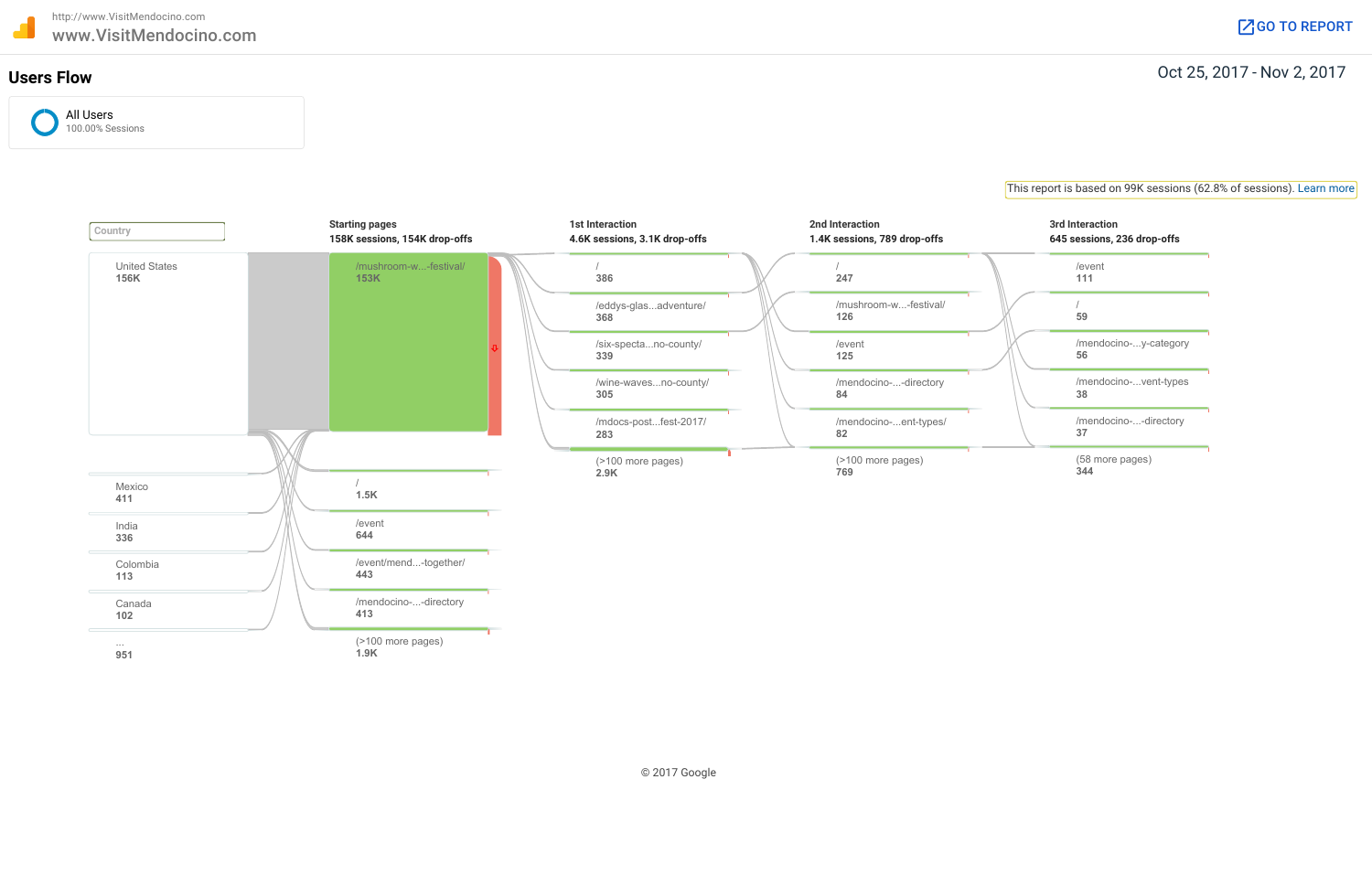http://www.VisitMendocino.com http://www.VisitMendocino.com<br>
WWW.VisitMendocino.com Google Communication of the Communication of the Communication of the Communication of the Communication of the Communication of the Communication of the Communication

## **Location**

ALL » COUNTRY: United States » REGION: California **California** Country of the States (Alifornia Country of the States of the States of the States of the States of the States of the States of the States of the States of the





Summary



|      |                  | <b>Acquisition</b>                             |                                                    |                                                   | <b>Behavior</b>                                 |                                                |                                                        | <b>Conversions</b>                                          |                                               | Goal 1: Visitor's Guide Download                           |                                                      |
|------|------------------|------------------------------------------------|----------------------------------------------------|---------------------------------------------------|-------------------------------------------------|------------------------------------------------|--------------------------------------------------------|-------------------------------------------------------------|-----------------------------------------------|------------------------------------------------------------|------------------------------------------------------|
| City |                  | <b>Sessions</b>                                | % New<br><b>Sessions</b>                           | <b>New</b><br><b>Users</b>                        | <b>Bounce</b><br>Rate                           | Pages /<br><b>Session</b>                      | Avg.<br><b>Session</b><br><b>Duration</b>              | <b>Visitor's Guide Download</b><br>(Goal 1 Conversion Rate) |                                               | <b>Visitor's Guide</b><br>Download (Goal 1<br>Completions) | <b>Visitor's Guide</b><br>Download (Goal 1<br>Value) |
|      |                  | 150,890<br>% of Total:<br>95.33%<br>(158, 290) | 80.93%<br>Avg for<br>View:<br>81.40%<br>$(-0.58%)$ | 122,116<br>% of<br>Total:<br>94.77%<br>(128, 852) | 94.74%<br>Avg for<br>View:<br>94.44%<br>(0.32%) | 1.09<br>Avg for<br>View:<br>1.10<br>$(-0.79%)$ | 00:00:15<br>Avg for<br>View:<br>00:00:15<br>$(-4.65%)$ |                                                             | 0.00%<br>Avg for View:<br>0.00%<br>$(0.00\%)$ | $\Omega$<br>% of Total:<br>0.00%<br>(0)                    | \$0.00<br>% of Total:<br>0.00%<br>( \$0.00)          |
|      | 1. San Francisco | 19,540<br>(12.95%)                             | 82.51%                                             | 16,122<br>$(13.20\%)$                             | 95.41%                                          | 1.08                                           | 00:00:14                                               |                                                             | 0.00%                                         | 0<br>$(0.00\%)$                                            | \$0.00<br>$(0.00\%)$                                 |
|      | 2. San Jose      | 15,963<br>(10.58%)                             | 80.43%                                             | 12,839<br>(10.51%)                                | 97.31%                                          | 1.04                                           | 00:00:09                                               |                                                             | 0.00%                                         | 0<br>$(0.00\%)$                                            | \$0.00<br>$(0.00\%)$                                 |
|      | 3. Sacramento    | 9,382<br>(6.22%)                               | 80.35%                                             | 7,538<br>(6.17%)                                  | 96.40%                                          | 1.05                                           | 00:00:12                                               |                                                             | 0.00%                                         | 0<br>$(0.00\%)$                                            | \$0.00<br>$(0.00\%)$                                 |
|      | 4. Long Beach    | 7,206<br>(4.78%)                               | 99.96%                                             | 7,203<br>$(5.90\%)$                               | 72.68%                                          | 1.32                                           | 00:00:35                                               |                                                             | 0.00%                                         | 0<br>$(0.00\%)$                                            | \$0.00<br>$(0.00\%)$                                 |
|      | 5. Oakland       | 4,130<br>(2.74%)                               | 81.28%                                             | 3,357<br>(2.75%)                                  | 95.79%                                          | 1.09                                           | 00:00:13                                               |                                                             | 0.00%                                         | 0<br>$(0.00\%)$                                            | \$0.00<br>$(0.00\%)$                                 |
|      | 6. Stockton      | 3,638<br>(2.41%)                               | 66.88%                                             | 2,433<br>(1.99%)                                  | 97.14%                                          | 1.03                                           | 00:00:07                                               |                                                             | 0.00%                                         | 0<br>$(0.00\%)$                                            | \$0.00<br>$(0.00\%)$                                 |
|      | 7. Fremont       | 3,290<br>(2.18%)                               | 76.32%                                             | 2,511<br>(2.06%)                                  | 97.69%                                          | 1.03                                           | 00:00:08                                               |                                                             | 0.00%                                         | 0<br>$(0.00\%)$                                            | \$0.00<br>$(0.00\%)$                                 |
|      | 8. Sunnyvale     | 2,757<br>(1.83%)                               | 80.20%                                             | 2,211<br>(1.81%)                                  | 96.45%                                          | 1.04                                           | 00:00:12                                               |                                                             | 0.00%                                         | 0<br>$(0.00\%)$                                            | \$0.00<br>$(0.00\%)$                                 |
|      | 9. Elk Grove     | 2,446<br>(1.62%)                               | 76.25%                                             | 1,865<br>(1.53%)                                  | 96.44%                                          | 1.09                                           | 00:00:13                                               |                                                             | 0.00%                                         | 0<br>$(0.00\%)$                                            | \$0.00<br>$(0.00\%)$                                 |
|      | 10. Santa Clara  | 2,403<br>(1.59%)                               | 79.65%                                             | 1,914<br>(1.57%)                                  | 96.75%                                          | 1.05                                           | 00:00:11                                               |                                                             | 0.00%                                         | 0<br>$(0.00\%)$                                            | \$0.00<br>$(0.00\%)$                                 |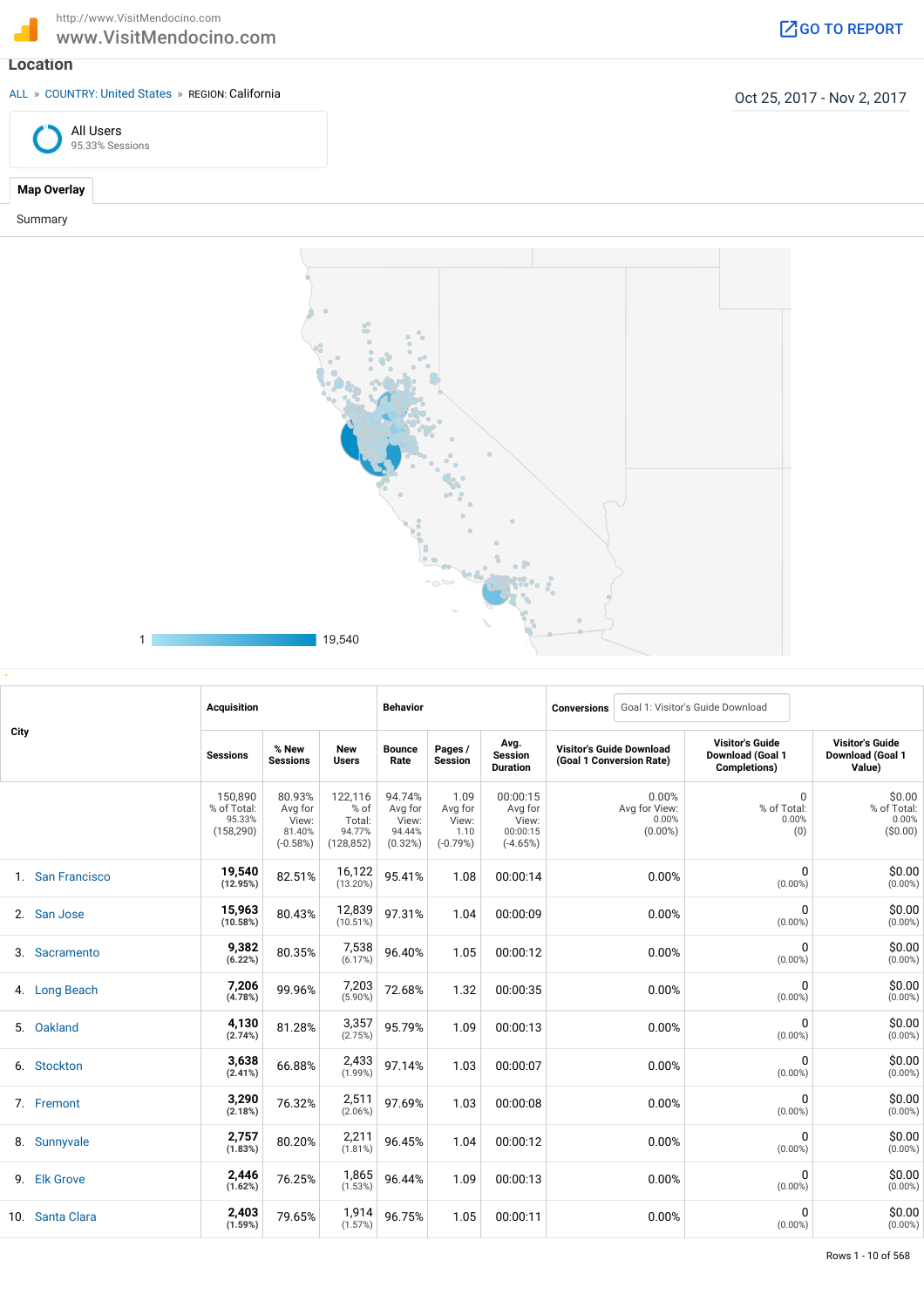http://www.VisitMendocino.com



% New Sessions

81.40%

| Language     |         | <b>Sessions % Sessions</b> |        |
|--------------|---------|----------------------------|--------|
| 1. en-us     | 154,607 |                            | 97.67% |
| 2. es-419    |         | 829   0.52%                |        |
| 3. en-gb     |         | 549   0.35%                |        |
| 4. us        |         | 464   0.29%                |        |
| 5. es-us     |         | 286   0.18%                |        |
| 6. es        |         | 252   0.16%                |        |
| 7. zh-cn     |         | 223   0.14%                |        |
| 8. es-es     |         | 110   0.07%                |        |
| 9. en-ca     |         | 78   0.05%                 |        |
| $10. zh$ -tw | 78      | 0.05%                      |        |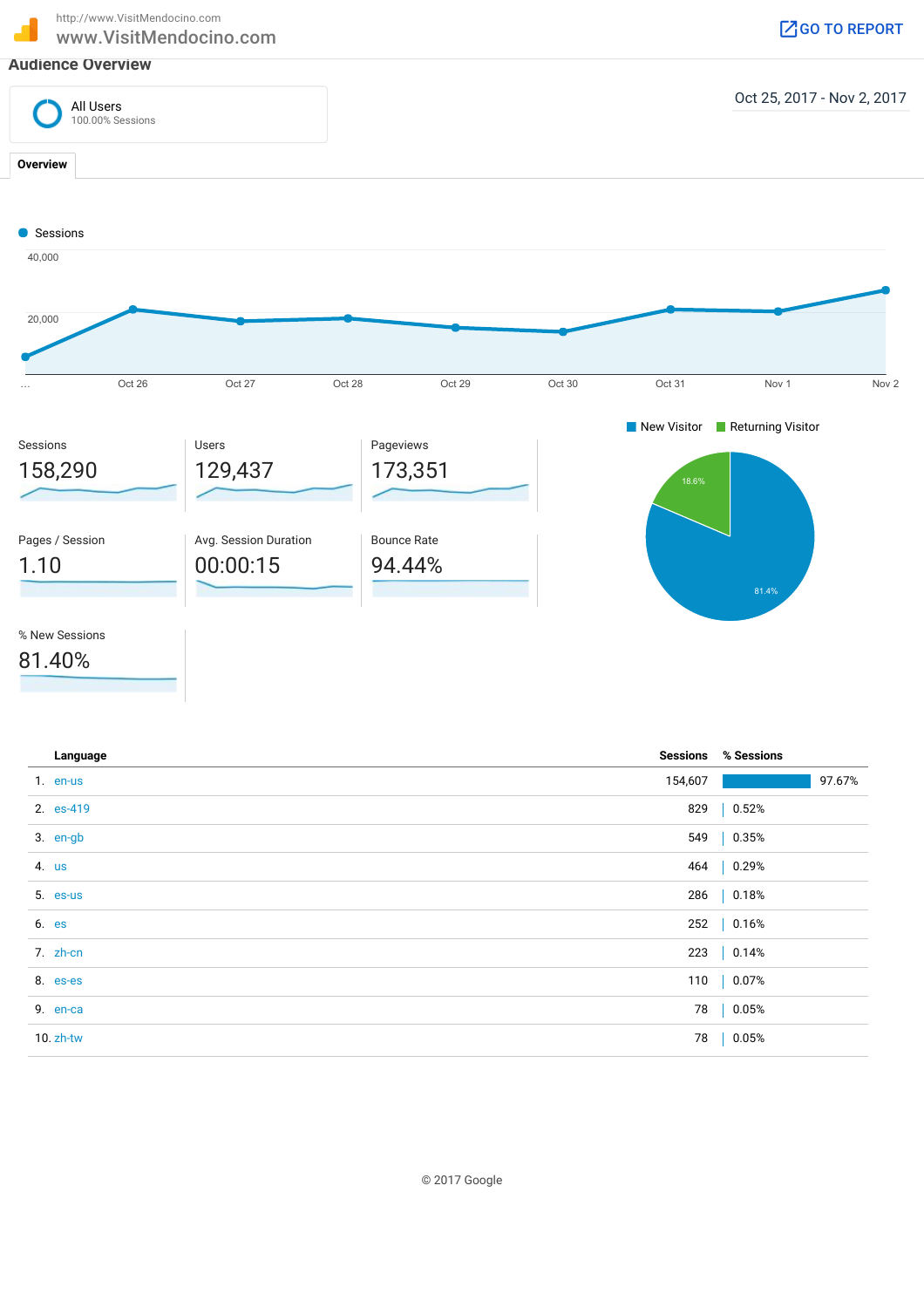http://www.VisitMendocino.com http://www.VisitMendocino.com<br>
WWW.VisitMendocino.com Google Communication of the Communication of the Communication of the Communication of the Communication of the Communication of the Communication of the Communication



| <b>Landing Page</b> |                                                     | <b>Acquisition</b>                              |                                                    |                                                    | <b>Behavior</b>                                    |                                                |                                                        | Goal 1: Visitor's Guide Download<br><b>Conversions</b>      |       |                                                                   |                                                      |
|---------------------|-----------------------------------------------------|-------------------------------------------------|----------------------------------------------------|----------------------------------------------------|----------------------------------------------------|------------------------------------------------|--------------------------------------------------------|-------------------------------------------------------------|-------|-------------------------------------------------------------------|------------------------------------------------------|
|                     |                                                     | <b>Sessions</b>                                 | % New<br><b>Sessions</b>                           | <b>New</b><br>Users                                | <b>Bounce</b><br>Rate                              | Pages /<br><b>Session</b>                      | Avg.<br><b>Session</b><br><b>Duration</b>              | <b>Visitor's Guide Download</b><br>(Goal 1 Conversion Rate) |       | <b>Visitor's Guide</b><br><b>Download (Goal 1</b><br>Completions) | <b>Visitor's Guide</b><br>Download (Goal 1<br>Value) |
|                     |                                                     | 158,290<br>% of Total:<br>100.00%<br>(158, 290) | 81.41%<br>Avg for<br>View:<br>81.40%<br>$(0.01\%)$ | 128,865<br>% of<br>Total:<br>100.01%<br>(128, 852) | 94.44%<br>Avg for<br>View:<br>94.44%<br>$(0.00\%)$ | 1.10<br>Avg for<br>View:<br>1.10<br>$(0.00\%)$ | 00:00:15<br>Avg for<br>View:<br>00:00:15<br>$(0.00\%)$ | 0.00%<br>Avg for View:<br>0.00%<br>$(0.00\%)$               |       | 0<br>% of Total:<br>0.00%<br>(0)                                  | \$0.00<br>% of Total:<br>0.00%<br>( \$0.00)          |
| 1.                  | /mushroom-wine-beer-festiva                         | 1,405<br>(0.89%)                                | 84.34%                                             | 1,185<br>(0.92%)                                   | 79.43%                                             | 1.43                                           | 00:00:38                                               |                                                             | 0.00% | 0<br>$(0.00\%)$                                                   | \$0.00<br>$(0.00\%)$                                 |
| 2. /                |                                                     | 1,002<br>(0.63%)                                | 75.05%                                             | 752<br>(0.58%)                                     | 48.50%                                             | 2.95                                           | 00:03:15                                               |                                                             | 0.00% | 0<br>$(0.00\%)$                                                   | \$0.00<br>$(0.00\%)$                                 |
| 3.                  | /event/mendocino-strong-tog<br>ether/               | 433<br>(0.27%)                                  | 82.22%                                             | 356<br>(0.28%)                                     | 75.29%                                             | 1.27                                           | 00:00:48                                               |                                                             | 0.00% | 0<br>$(0.00\%)$                                                   | \$0.00<br>$(0.00\%)$                                 |
| 4.                  | /mendocino-county-events/c<br>ategory/event-types/  | 309<br>$(0.20\%)$                               | 75.40%                                             | 233<br>(0.18%)                                     | 39.81%                                             | 3.59                                           | 00:03:37                                               |                                                             | 0.00% | 0<br>$(0.00\%)$                                                   | \$0.00<br>$(0.00\%)$                                 |
| 5.                  | /event/mushroom-wine-beer-<br>festival/             | 273<br>(0.17%)                                  | 67.03%                                             | 183<br>(0.14%)                                     | 48.72%                                             | 3.08                                           | 00:03:23                                               |                                                             | 0.00% | 0<br>$(0.00\%)$                                                   | \$0.00<br>$(0.00\%)$                                 |
| 6.                  | /mushroom-2017/                                     | 127<br>(0.08%)                                  | 63.78%                                             | 81<br>$(0.06\%)$                                   | 59.84%                                             | 3.17                                           | 00:03:03                                               |                                                             | 0.00% | 0<br>$(0.00\%)$                                                   | \$0.00<br>$(0.00\%)$                                 |
| 7.                  | /mdocs-posts/mushroom-wi<br>ne-beer-fest-2017/      | 95<br>(0.06%)                                   | 13.68%                                             | 13<br>$(0.01\%)$                                   | 74.74%                                             | 1.57                                           | 00:00:45                                               |                                                             | 0.00% | 0<br>$(0.00\%)$                                                   | \$0.00<br>$(0.00\%)$                                 |
| 8.                  | /event/mendocino-county-20<br>17-homebrew-festival/ | 85<br>(0.05%)                                   | 75.29%                                             | 64<br>(0.05%)                                      | 61.18%                                             | 1.47                                           | 00:01:40                                               |                                                             | 0.00% | 0<br>$(0.00\%)$                                                   | \$0.00<br>$(0.00\%)$                                 |
| 9                   | /six-spectacular-beaches-in-<br>mendocino-county/   | 84<br>(0.05%)                                   | 47.62%                                             | 40<br>(0.03%)                                      | 76.19%                                             | 1.46                                           | 00:01:02                                               |                                                             | 0.00% | 0<br>$(0.00\%)$                                                   | \$0.00<br>$(0.00\%)$                                 |
| 10. $t/$            | /mendocino-county-bucket-lis                        | 83<br>(0.05%)                                   | 77.11%                                             | 64<br>(0.05%)                                      | 48.19%                                             | 2.77                                           | 00:04:23                                               |                                                             | 0.00% | 0<br>$(0.00\%)$                                                   | \$0.00<br>$(0.00\%)$                                 |

Rows 1 - 10 of 127498